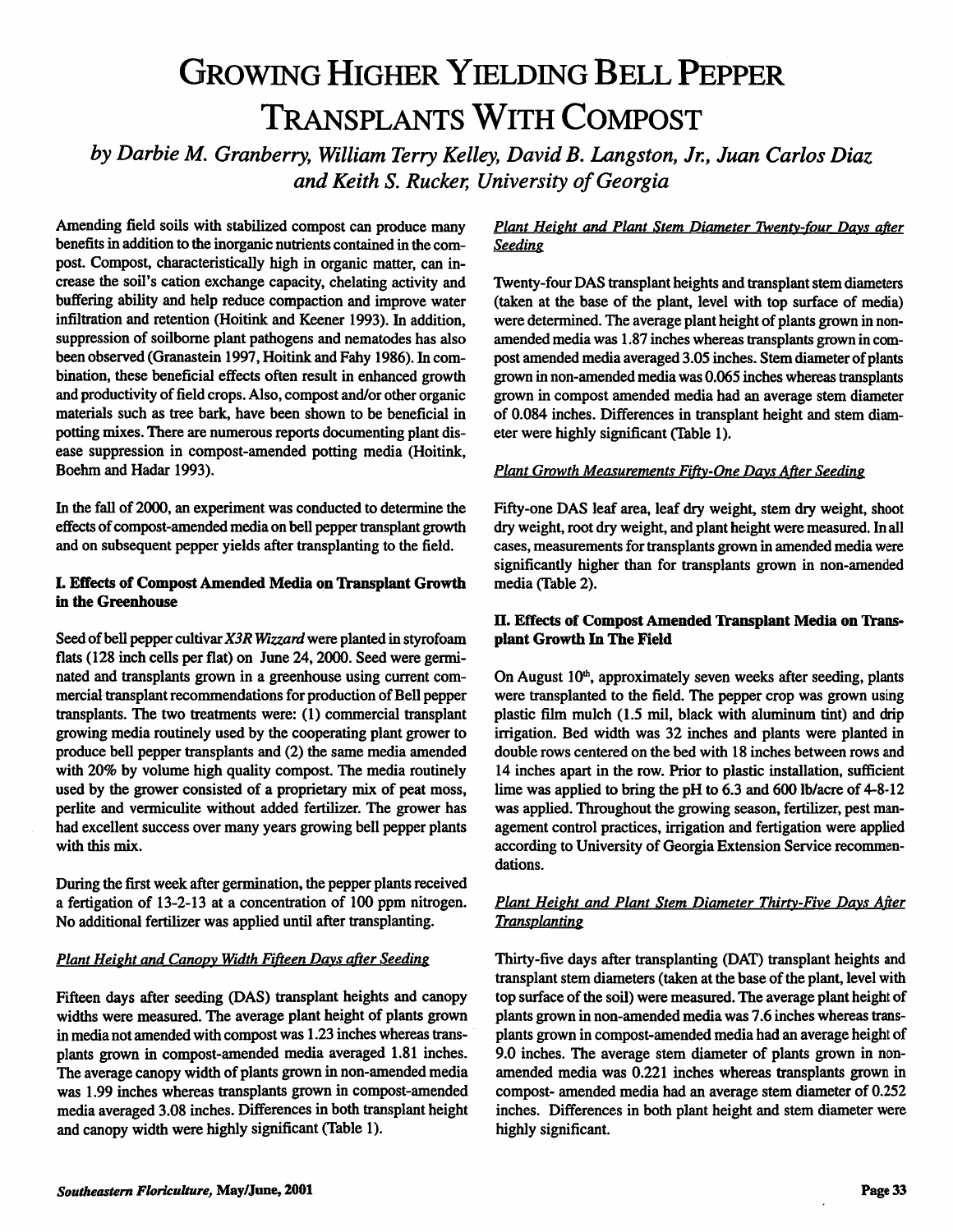#### *Plant* **Height** and Plant Stem Diameter Fifty-Six Days After Trans**planting**

Fifty-six DAT plant heights and stem diameters were measured again. Although both plant height and stem diameter had increased and were greater for transplants grown in compost amended media, there were no significant differences.

#### *III. EffectsofTransplant Media on FruitSet, EarlyandTotal Yield*

#### **Fruit SetFiftv-Six DavsAfter Transplanting**

Fifty-six DAT counts were made of the number of fruit on five randomly selected plants ineach plot. Plants that had been grown in compost-amended media setmore fruit than plants grown in non-amended media.

## **Early Fruit Yield Seventy DavsAfter Transplanting**

Seventy DAT plots were harvested and fruit were counted and weighed. Only jumbo and extra large fruit were harvested and there were no defective or cull fruit. Plants grown in non-amended media produced an average of 5.46 fruit per plot whereas plants grown in compost amended media produced an average of 12.8 fruit per plot. Average weights perplot were 2.8 pounds for plants grown in non-compost-amended media and 6.6 pounds for transplants grown in compost-amended media. The average fruit weight for plants grown in non-amended and compost-amended media was 233 grams and 234 grams, respectively. Differences in number of fruit per plot and weight of harvested fruit per plot were highly significant.

## **Total Yield**

After the fourth harvest on November15th, a freeze severely damaged the plants and all fruit remaining on the plants. With the four harvests combined, plants grown in compost-amended media outyielded plants grown in non-amended media by 20%.

#### *Summary:*

Amendment of transplant growing media with 20% high quality compos<sup>t</sup> enhanced transplant growth in the greenhouse and in creased dry weight of transplant roots. Thirty-five days after transplanting, transplants grown in compost-amended media were significantly taller and had a significantly larger stem diameter. Fiftysix days after transplanting, more fruit was set on plants that had been grown in compos<sup>t</sup> amended media. Total yield was 20% greater for plants grown in the compost-amended transplant media.

Although the mechanism(s) responsible for enhanced transplant growth and greater yields in the field were not determined, increased leaf area, stem diameter and root mass at transplanting are likely contributors. Additional studies of the effects of compost-amended media on growth and yield of bell pepper and other vegetable transplants are planned.

#### *Acknowledgment*

Authors acknowledge support for this study from a Southern Region Sustainable Agriculture Research and Education Producer Grant.

*Table 1. Effectof compos<sup>t</sup> addition to the potting mixture on*

|                                | the growth of bell pepper (cv. X3R Wizard) transplants. Plants were measured at 15 and 24 days after seeding. |                     |                                |
|--------------------------------|---------------------------------------------------------------------------------------------------------------|---------------------|--------------------------------|
| <b>Compost</b>                 | Plant height (inch)                                                                                           | Canopy width (inch) | <b>Stem</b><br>diameter (inch) |
|                                | 15 days after seeding                                                                                         |                     |                                |
| <b>NO</b>                      | 1.23                                                                                                          | 1.99                |                                |
| <b>YES</b>                     | $1.81**$                                                                                                      | $3.08**$            |                                |
|                                | 24 days after seeding                                                                                         |                     |                                |
| <b>NO</b>                      | 1.87                                                                                                          |                     | 0.065                          |
| <b>YES</b>                     | $3.05**$                                                                                                      |                     | $0.084**$                      |
| **, Significant at $P > 0.001$ |                                                                                                               |                     |                                |